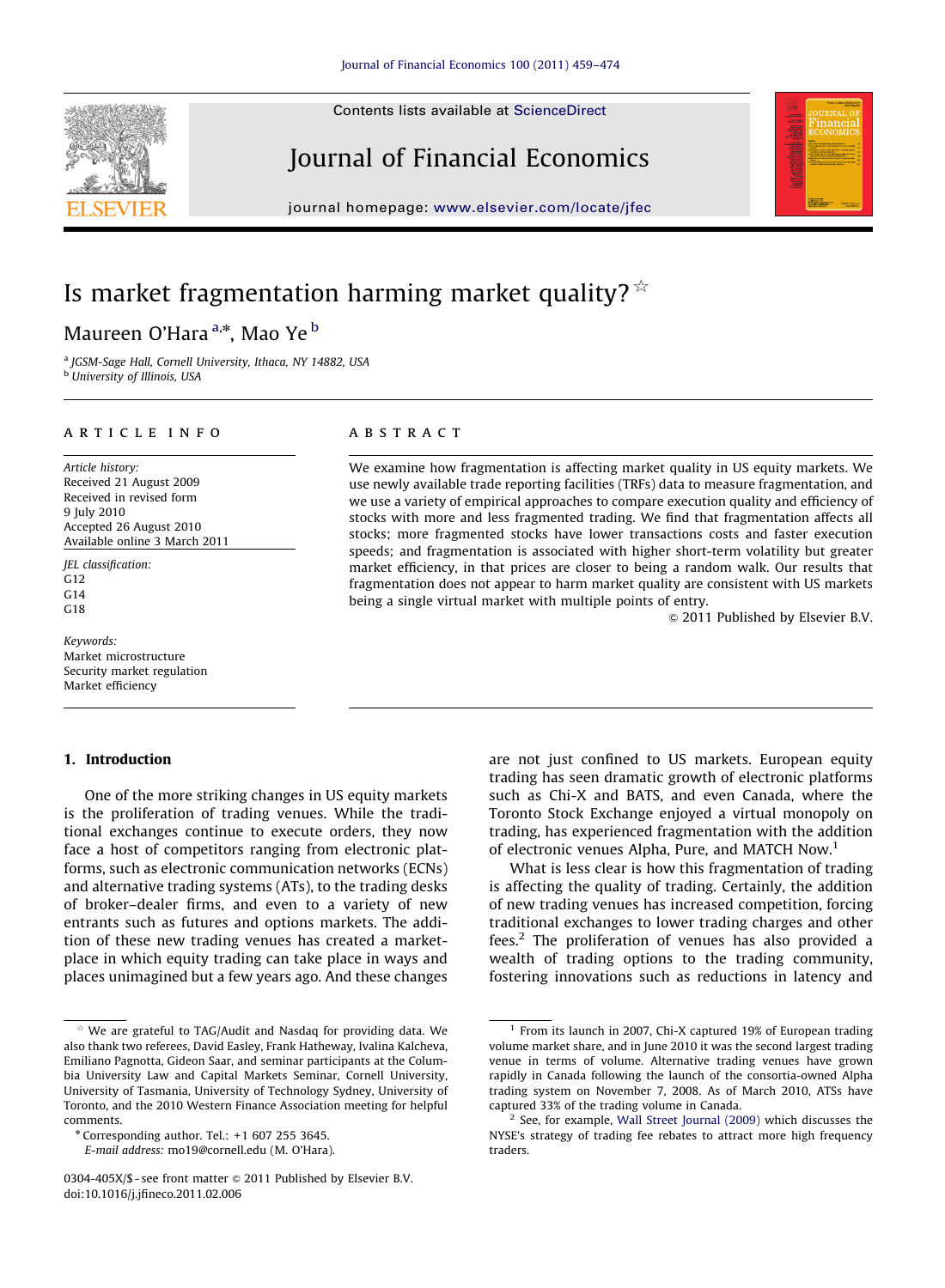more sophisticated crossing networks. However, a deeper concern exists that fragmentation of trading could also be harming the quality of markets by reducing the liquidity available not only in individual markets but in the aggregate market as well. Such a degradation of market quality could occur, for example, if fragmentation reduced the enforcement of time priority across markets, thereby dis-incentivizing traders from posting limit orders. A related concern is that, because many of the new trading platforms are proprietary systems, not all traders can access all trading venues. This raises the specter that markets might not be fragmenting so much as they are fracturing into many disparate pieces.

In this research, we investigate how fragmentation is affecting equity market quality. This question has long interested researchers but empirical investigations have been limited by the difficulty of measuring both the extent of fragmentation and the quality of executions in diverse venues. Our analysis draws on new data sources to provide better metrics for addressing these issues. We measure fragmentation in individual stocks by using volumes reported by the newly established trade reporting facilities (TRFs). Whereas before off-exchange volume was simply aggregated with exchange-executed volume for reporting purposes, now exchanges must report only their on-exchange volumes, with off-exchange volumes handled by TRFs. $3$  Because all trades must be reported to the consolidated tape, TRF data provide an accurate measure of the trades being executed in non-exchange venues.4

To address market quality issues, we use Securities and Exchange Commission (SEC) Rule 605 data, which are execution metrics reported monthly on a per stock basis by all execution venues.<sup>5</sup> These data were generously provided to us by TAG/Audit, and they allow us to compare execution quality as measured by effective spreads, realized spreads and execution speeds across stocks. We also use more standard TAQ microstructure data to investigate quality issues related to price

efficiency. Our analysis here examines short-term return volatility and variance ratio tests.

Determining the effects of fragmentation on execution quality is complicated by endogeneity issues. As previously demonstrated (see Securities and Exchange Commission, 2001; Boehmer, 2005), different stocks could have different costs of trading for reasons unrelated to fragmentation. For example, small stocks generally have higher trading costs. If small stock trading is also more likely to fragment, then finding higher trading costs for fragmented stocks could be spurious due to the failure to control for firm size. In addition, market-related issues (see Bessembinder, 2003b; Boehmer, Jennings, and Wei, 2007) could lead to fragmentation for reasons unrelated to the trading costs of stocks. If particular venues trade only specific stocks, a finding of lower trading costs for fragmented stocks could be spurious due to a failure to control for this selection bias.

Previous research addressed these concerns in a variety of ways, including matched samples, regression analysis, and the Heckman correction. We use each of these approaches in our research. We use the Heckman correction to test for selection bias in how stocks fragment across markets, and we use a matched sample approach to compare the execution quality of stocks with more fragmented trading and that of stocks with more consolidated trading. We also use regression analysis to investigate more fully how spreads are affected by fragmentation and other economic variables.

Our analysis yields a number of results. We provide compelling new evidence on the extent and nature of fragmentation in US equity markets. We find that offexchange venues are executing almost 30% of all equity volume. While fragmentation levels vary widely across stocks, all firms now exhibit fragmented trading, and major markets and TRFs now trade virtually all stocks. These results are in stark contrast with earlier findings that only subsets of stocks fragmented and that markets were selective regarding the stocks they chose to trade. Results from the Heckman correction confirm that selection bias is not a factor in explaining the relation of fragmentation and market quality.

Turning to our main focus, we find fragmented stocks generally have lower transaction costs and faster execution speed. The specific effects of this fragmentation differ across firm sizes, and it differs as well for NYSE-listed and Nasdaq-listed firms. For large firms, fragmentation is associated with faster execution time. For small firms, effective spreads are lower, but there are no significant effects on speed. For NYSE-listed stocks, large, liquid stocks appear to gain the most from fragmentation, and for Nasdaq-listed stocks, small, illiquid stocks benefit from fragmentation. Fragmented stocks (particularly on the NYSE) do have higher short-term return volatility, but prices appear to be more efficient in that they are closer to being a random walk. These efficiency effects also exhibit differences with respect to firm size and listing venues. Regression analysis provides confirming evidence that market quality, as measured by effective spreads, is not harmed by market fragmentation. Our results support the conclusion that while US equity markets are spatially

<sup>&</sup>lt;sup>3</sup> TRFs were mandated by the Securities and Exchange Commission (SEC) as a condition for approval of Nasdaq's application for exchange status. The SEC required that as of March 5, 2007 all non-exchanges must report to a trade reporting facility, which in turn would report trades to the consolidated tape.

TRF data do not disaggregate trades into specific execution venues so we cannot determine the specific volume of trading in each of the many non-exchange venues. We can determine the aggregate offexchange volume per stock, however, giving us comparable, and much improved, metrics for fragmentation. An alternative fragmentation metric is the volume of trade executed away from the listing exchange. Results using the two fragmentation metrics are similar, but for brevity we report only the TRF results.

<sup>5</sup> Rule 605 data arise from an SEC requirement that all market centers publicly disclose on a monthly basis execution quality statistics. Not all trade executions must be included, but data must be provided for orders meeting the following criteria: Orders must be held; limit price must be less than ten cents from the quote; order must be straight market or limit order; and the order must be for ten thousand shares or lower. [Bennett and Wei \(2006\)](#page--1-0) also use what was then known as SEC 11Ac1-5 data to address market quality in their study of firms moving from the Nasdaq to the NYSE, as do [Goldstein, Shkillo, Van Ness, and Van](#page--1-0) [Ness \(2008\)](#page--1-0) in their interesting study of competition for Nasdaq securities.